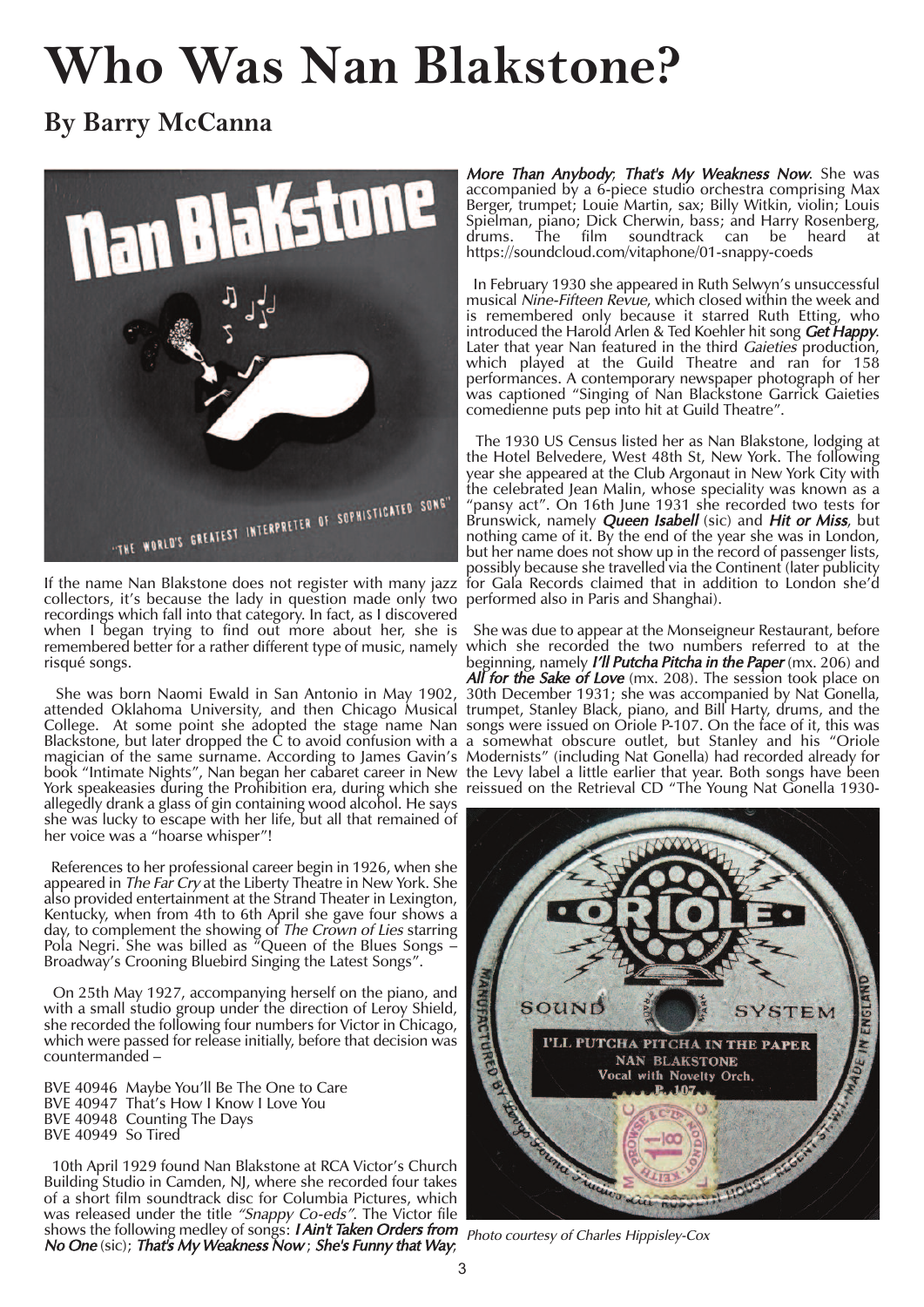1936" (RTR 79022), and on a two-CD compilation entitled "Underneath the Harlem Moon" (REXX 336).

She opened at the Monseigneur on 26th January 1932, and was such a success that her engagement was extended. Which begs the question why she did not record with Roy Fox? Particularly since she recorded two further numbers for Oriole later that year, possibly with her own piano accompaniment, namely You are Too Beautiful and What Have We Got to Lose? which were issued on Oriole SP-492.

On her return to America she appeared in the revue Forward March by Lew Brown, Ray Henderson & David Freedman which opened in October 1932. Gavin's book places her at the Club Abbey speakeasy on West 54th Street on 24th January 1933, the night racketeer Charles Sherman was murdered on the premises by bootlegger Dutch Schultz, who took a bullet in the shoulder during the proceedings.

She was back in London the following year, having travelled first class on the Aquitania. The passenger list showed her as Ewald, Naomi, known as Blakstone, Nan, her age was given as 30, and her address as the Savoy Hotel. On 11th May 1933 she recorded You're Getting to be a Habit with Me (mx. CE 6068-1) and *I'll Putcha Pitcha in the Paper* (mx. 6069-1), with pianist Austin "Ginger" Croome-Johnson, which was issued on Parlophone R.1536. Her family recalls that during one of her stays in London she gave a performance for Edward, Prince of Wales, who returned the favour by giving her a Yorkshire terrier puppy, which became her constant companion.

She had returned to America by early 1934, and on 6th April she recorded two numbers at the ARC studios, singing to her own piano accompaniment. They were I Can't Find a Place to Moulin Rouge at the corner of Bourbon and Bienville Streets in Do It (mx. PB. 15136A) and Modern Romeo (mx. PB. 15137A), issued on the Liberty Music Shop label, L-161. During that year New Orleans in 1941 (possibly coinciding with Sharkey she appeared at the Caveau Basque, the Casino Town Club, (where she appeared with Bruz Fletcher) and the Petit Palais, moving to the Clover Club in Los Angeles, which took her into 1935. She married Heine Brand in October 1935, and he indefinitely in the Melody Lounge of the Cocoanut Grove. produced her next recording session, around March 1936, while Assuming that this refers to the Boston nightclub, it must predate she was appearing at the Colony Club in Chicago. It took place at the Decca studios, and six songs were waxed as follows:

9848-A Isabella - the Queen BL-202

- 9849-A Myrtle Isn't Fertile Anymore BL-201
- 9850-A I'm Not in the Way of My Family (I'm Just in the Family Way) BL-200
- 9851 I've Got It Again BL-200
- 9852-A Stardust BL-201\* 9853-A I'm The Laziest Gal in Town BL-202

\* Referred to specifically on pp. 35/6 of Will Friedwald's book 42nd Street re-opened, and Richard Manson's column in The "Stardust Melodies" as the oddest treatment of the song he's ever New York Post proclaimed "The star spot in the revived encountered.

NOTE: The 78s were marketed in albums by Liberty Music by the late Jean Malin at the old Club Abbey of the wicked days *Shops, and bore stickers rather than LMS labels. Single H. Brand o*f night life." Also on the bill, in second spot, was Billy Daniels. *discs, probably produced for lobby sales and coupled differently* By this time Nan and Heine Brand had divorced, and she'd from the LMS series, appeared in the early 1940s.

Nan appeared at the Yacht Club in New York later in 1936, but suffered a setback the following year, when she sustained facial injuries in a car accident. As a result she was in hospital for a couple of months, and required extensive facial surgery. In his NY." Also shown in the Year Book was a block advertisement book Gavin is less than gallant about this setback, which he under the heading "Decca Recording Series", featuring four claims "left the already unattractive entertainer even uglier, and privately she cringed every time she looked in a mirror". She resumed performing after a couple of months, albeit somewhat waxed in 1936, namely handicapped by dental and spinal problems.

Apparently she mocked her own appearance on-stage, telling The Way of my Family/Romeo and Juliet the audience "I hope you're aware that I'm known as the Helen The Original "Stardust"/Isabella and Columbus of Troy of the East Side. My skin is so bad that Cary Grant has named me 'The Face that Launched a Thousand Pits'". Despite the setback, by 1939 she was commanding 500 dollars a week



appears to have stylised her surname as Blakstone (later her name was shown as nan BlaKstone). Other venues included the

Bonano's residency), and the Chase Hotel in St. Louis.

A table card exists which proclaims that she would remain on November 1942 when the club was devastated by fire, with a disastrous loss of life. Some time during 1942 she was booked by Lindsay's Sky-Bar in Cleveland, Ohio, allegedly to replace an unnamed scandal-ridden group. Also in 1942 she recorded an unaccompanied recitation on a long-playing record entitled Merchant Seaman's Voyage into Courage for Stanford Zucker's office. His agency in Madison Avenue managed vocal and vaudeville artistes, as well as dance bands, but it's not known whether anything came of it.

At the end of May 1942 the famous Onyx Club on New York's playground falls to saucy Nan Blakstone, whose mischievous pianologues have been a café staple since she was sponsored married Ronald Aaron Gerard.

The Band Year Book for September 1942 carried a full-page photo with the caption "The Dazzling Nan Blakstone. Currently in 5th month! Tommy Joy's Ace of Clubs, Blandina St., Utica, records available through Liberty Music Shop or the Savoy-Plaza Hotel, New York. Some were identifiable as similar to those

The Story of Myrtle/I've Got it Again Can't Find a Place/Laziest Gal in Town

at the Little Eva Club on the west coast, at which point she mid to late 1942) refers to her new young manager-husband. An undated press cutting from "Man about Boston" (probably